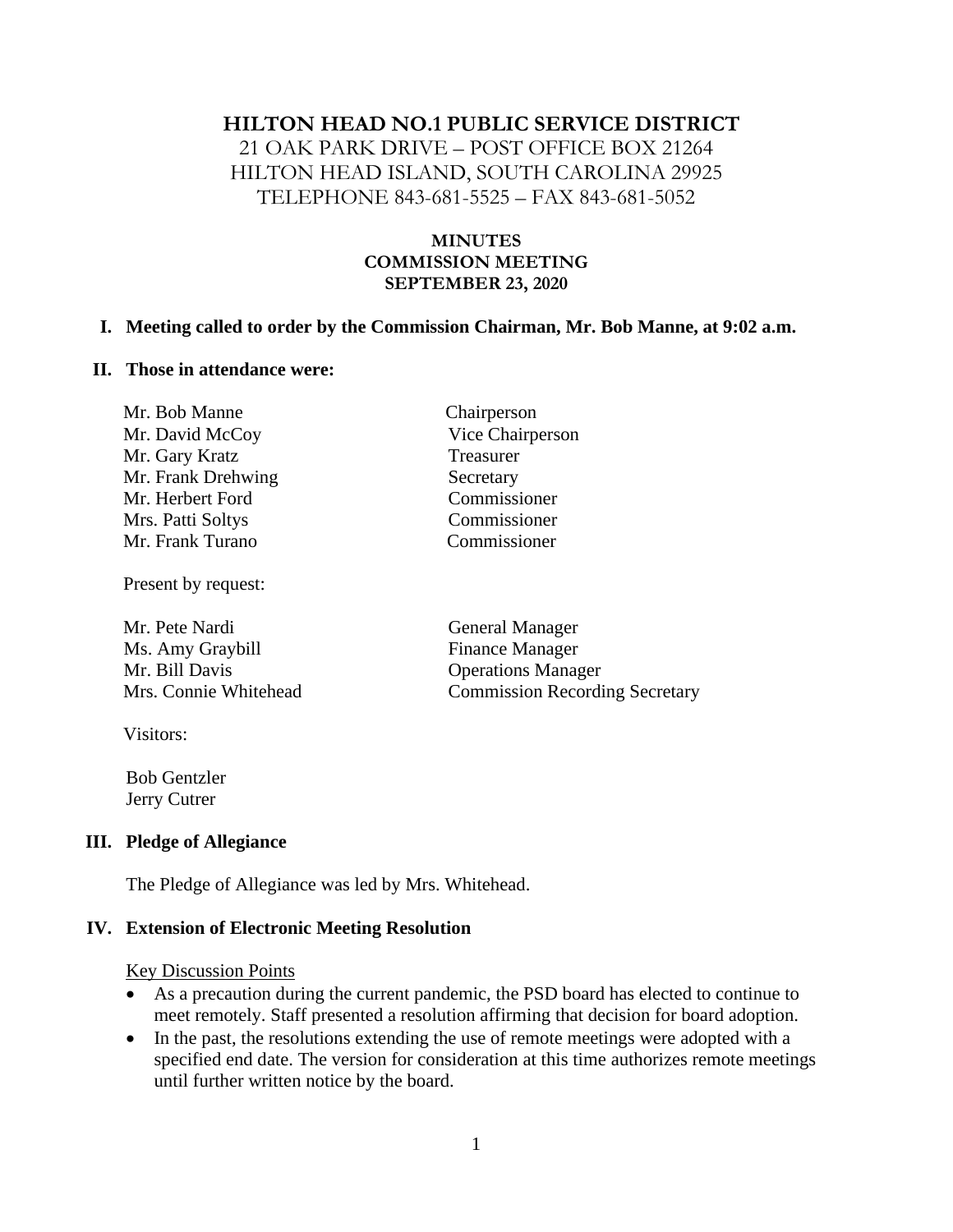Action

• Mr. Turano moved to adopt the resolution as presented. Mr. McCoy seconded. The motion passed 6-0. Mr. Kratz was not present.

# **V. Public Comment on Non-Agenda Items**

None

# **VI. Adoption of the Draft Minutes of the August 26, 2020, Regular Meeting**

# Key Discussion Points

• Mrs. Soltys requested that the minutes be revised to reflect that she suggested the words "Beaufort County" be added to the draft Small, Minority, and Women-Owned Businesses clause in the Purchasing Policy.

Action

• Mr. Drehwing moved to adopt the minutes of the August 26, 2020, board meeting as amended. Mr. Turano seconded. The motion passed 6-0. Mr. Kratz was not present.

# **VII. Small, Minority, and Women Owned Businesses Amendment to Purchasing Policy**

Key Discussion Points

- At the August board meeting, staff presented a draft amendment to the Purchasing Policy to add a Small, Minority, and Women Owned Businesses clause as a new Section IX of the Purchasing Policy.
- Mrs. Soltys questioned the wording of the existing Section X, Surplus Property, which states that "items which have little or no salvage value, considering the cost of disposing of same, such as older model computers and printers," may be offered for purchase by employees at nominal cost. It was discussed that the wording is standard, and the clause is seldom if ever used. Several other board members said they agreed with the existing wording. No motion to amend was made.

Action

• Mr. Turano moved to adopt the Small, Minority, and Women Owned Businesses amendment to the Purchasing Policy as presented. Mr. Drehwing seconded. The motion passed 6-0. Mrs. Soltys abstained.

# **VIII. Finance Committee**

Key Discussion Points

- The Finance Committee met on September 15 to discuss revenue and general obligation bond refinancing opportunities available to the PSD to restructure its outstanding debt in the current historically low interest rate market.
- The Finance Committee voted unanimously to recommend pursuing both the revenue and general obligation refinancing opportunities detailed in the memorandum provided to the Finance Committee.